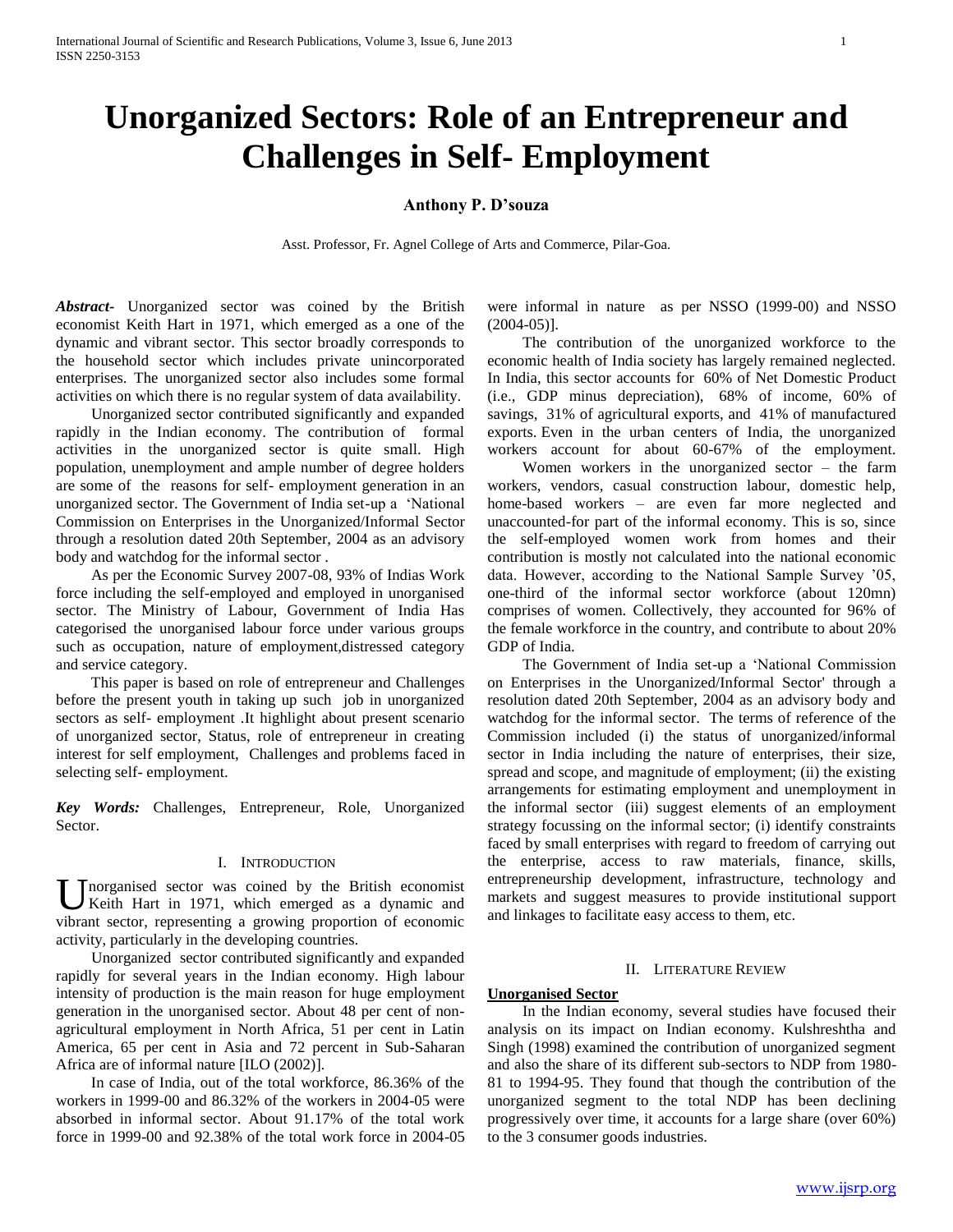### **Self employment**

 This suggests that intentions to become self-employed are either frustrated or that self-reported aspirations are vague and poorly formed. A further literature in economics models the choice of self-employment as an occupational choice decision, focusing on the importance of background and demographic associations. A key objective of this literature, taking its lead from the seminal study of Rees and Shah (1986), is to address whether the choice of self-employment might be motivated by the expected income differential between self-employment and employment for a given individual (see Le, 1999 and Parker, 2004, for surveys).

### III. PROBLEM OF THE STUDY

 Unorganized sector contributed significantly and expanded rapidly in the Indian economy. ,eventhough 93% of Indias Work force including the self-employed and employed engaged in unorganised sector, less importance is given by the government. In 2013 buget also people from the unorganised sector had their high expection from the government it will provide some sort of benfits for this sector in the form of security for the job , incentives for unorganised entrepreneur, spcial development shemes, health care ,etc. but fail to do so. self employment chosen by the present youth is not as a choice but because of the absence of any other attractive alternative. Even those who have chosen self employment they face number of problems and challenges in their field.

### IV. OBJECTIVES

- 1) to find out present status and contribution of unorganized sector,
- 2) to know reasons for choosing self employment
- 3) Challenges and problems faced by the present youth in selecting job as self- employment.
- 4) role of entrepreneur in creating interest for self employment,

### V. METHODOLOGY

 The required information is gathered from various articles , magazines, internet and data form government offices.

### **DEFINITION**

 The definition of unorganized sector adopted by the Fifteenth International Conference of Labour Statisticians in 1993, is regarded as a group of household enterprises or unincorporated enterprises owned by households that includes informal own-account enterprises, which may employ contributing family workers and employees on an occasional basis; and enterprises of informal employers, which employ one or more employees on a continuous basis.

 The first Indian National Commission on Labour (1966-69) defined the 'unorganised sector work-force' as "those workers who have not been able to organise themselves in pursuit of their common interest due to certain constraints like casual nature of employment, ignorance and illiteracy, small and scattered size of establishments". On the other hand, the unorganised sector refers to those enterprises whose activities and/or collection of data are not regulated under any legal provision or where any regular accounts are not maintained.

 According to the definition of International Labour Organisation (ILO, 2002), they comprise of a) the own-account workers in survival-type activities, e.g. vendors of vegetables, fruits, meat, fish, etc., and of non-perishable items like locks, clothes, vessels; garbage collectors, rag-and scrap pickers; headloaders, construction and agricultural workers, rickshaw- and cart-puller, etc.

 b) the paid domestic workers, e.g., maids, gardeners, chauffeurs, etc.

 c) the home-based workers, e.g., garment makers, embroiderers, incense stick rollers, bidi-rollers, paper bag makers, kite makers, food processors, etc., and

 d) the self-employed in micro-enterprises, e.g., road-side mechanics, barbers, cobblers, carpenters, tailors, book-binders, owners of small stalls and kiosks, etc

#### VI. SELF EMPLOYMENT-MEANING

 The self-employed refers to people solely operating their own business (own-account workers), employers operating small businesses with a few workers and unpaid family helpers. The self-employed rapidly increased during the Asian financial crisis in 1998, when many people who were laid off started their own businesses to self employment. The number of the selfemployed has gradually decreased since 2002 when the economy began to stabilize.

 However, recent monthly statistics show that the number of the self-employed recorded 7.1 million as of August 2012, the highest since September 2009.

### VII. EMPLOYMENT IN UNORGANISED SECTOR

 In the usually employed ('all' workers) category, 57 per cent among males and nearly 62 per cent among females were self-employed in rural areas. The corresponding proportions in urban India were 44 per cent for males and 45 per cent for females. In the rural areas, 67 per cent of usually employed males and 84 per cent of usually employed females were engaged in the agricultural sector. In rural India, the proportion of 'all' male workers engaged in the agricultural activities declined gradually from 81 per cent in 1977-78 to 67 per cent in 2004-05. For all female workers, the decline was less - from 88 per cent in 1977-78 to 83 per cent in 2004-05.

 In urban India, the tertiary sector engaged 59 per cent of male workers while secondary sector accounted for 35 per cent of the usually employed males. For females, the corresponding proportions were lower at 53 and 31 per cent. In urban India, the 'trade, hotel and restaurant' sector engaged about 28 percent of the male workers while 'manufacturing' and 'services' sectors accounted for nearly 24 and 21 percent, respectively.

### VIII. UNEMPLOYMENT IN UNORGANISED SECTOR

 93 per cent of the labour force is employed in the "unorganised sector", i.e. sectors which don't provide with the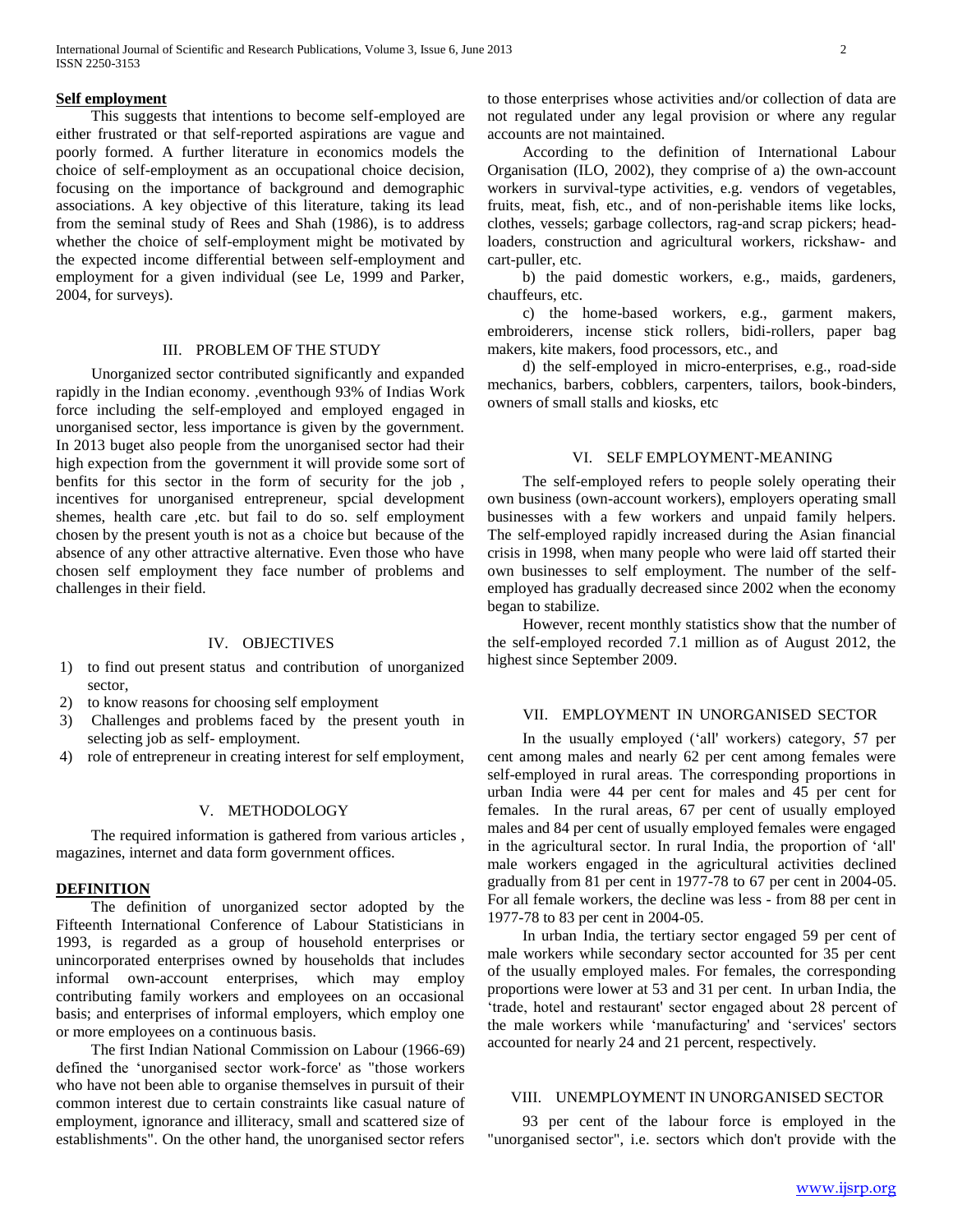social security and other benefits of employment in the "organised sector." The unemployment rate went up between 1993-94 to 2004. On the basis of current daily status (unemployed on an average in the reference week), during the reference period, unemployment rate for males increased from 5.6 per cent to 9.0 per cent in rural areas, and from 6.7 per cent to 8.1 per cent in urban areas.

 Unemployment rate for females increased from 5.6 per cent in 1993-94 to 9.3 per cent in 2004 in rural areas. The gender differential in the worker population ratio (WPR) was distinct: 55 per cent for males and 33 per cent for females in the rural areas, and 55 per cent for males and 17 per cent for females in the urban areas.

 The rate of growth of employment declined sharply from 2.04% per year in the period 1983-94 to only 0.98% per year in the period 19994 to 2000. This is while the labour force increases roughly by 2.5% every year.

 Urban unemployment rates (current daily status) were higher than rural unemployment rates for both males and females in 1993-94. However, in 2004, rural unemployment rates for males was higher than that of urban males. Again, it is important to look at quality of employment in urban areas. Unemployment rates varied sharply across States. States, where wages are higher than in neighbouring ones because of strong bargains or social security provisions, such as high minimum wage, had high incidence of unemployment, in general.

### IX. REASONS FOR SELF-EMPLOYMENT

 They are classified into two broad types; those that have entered voluntarily for reasons such as independence, job satisfaction and or anticipated higher incomes, wish to work under himself, starting a flourishing business by himself with out depending on others and some are those which are being 'pushed' into self-employment because of the absence of any other attractive alternative.

 If the motivations behind the decision to become selfemployed are largely the former then self-employment can be viewed positively, providing the opportunity for individuals to improve their quality of life and/or for exploring creative entrepreneurial opportunities.

### X. PROBLEMS/CONSTRAINTS FACED BY AN ENTERPRENEUR

 Having a dream is easy; yet making this dream a reality demands a certain level of self discipline. Some personality types are not able to transit from reporting to a boss to reporting to no one yet remaining just as driven. Additionally, some personality types that benefited from the buffer the employer presented when it came to relationships with clients or customers, will sorely find their patience tested when a new client harshly criticizes the marketing strategy you present to them.

### 1) **Shortage of capital**

 Starting a new business or running a new business is not so easy in this competitive world. It needs lots of investment. Now everyone will start searching for a source to get money. The search may be for starting a business or to improve their existing business. In these situations you can take the help of self employed business loans.

### **2) Nature and reach of markets.**

 The seasonality and volatility of demand and the low rates received are the chief constraints in the unorganized sector. The changes in demand is learned indirectly only through the middlemen .Enterprises producing purely for local markets, typically face narrow and lower quality markets, and thus typically tend to have less information about markets as well as lower skills.

### **3)level of operation**

 The scale of business is very small. People setting up their own business with limited fund and they are closely related to daily life and other types of consumer related businesses which meet people's basic needs. The immobility and the narrowness of markets due to market, gender and caste constraints result in such producers limiting themselves to producing within the parameters of the segment.

### **4)Transport, Storage and Communication**

 Informal enterprises reported lack of marketing and other infrastructural facilities, with manufacturing and trade reporting this more acutely Transport, Storage and Communication and Other Services are Certainly obvious constraints that are well recognized as affecting informal enterprises significantly.

### **5)skills and technology**

 Skills and technological development, are not reported by enterprises . In many cases, it has been clearly seen that access to more discerning markets has resulted in greater skill or training requirements, but unorganised sector operators who are not able to access training because of lack of motivation, access or resources get left out of upgrading possibilities. Similar considerations hold for technology upgradation as well.

### **6)Rejection of goods**

 Especially if you are in an artistic field, some of these criticisms could feel like personal attacks or even personal rejection, making this form of employment almost harder than working for someone else. The small firms end up with practically no option but to dispose off their products. Given the unequal bargaining strength of small firms, the risk sharing is also uneven.

### **7) liquid cash**

 You probably also have bills, a family to feed, and if nothing else the daily needs that have to be fulfilled. The number one challenge associated with this step is the fact that many a newbie will use credit cards to get set up. How much liquidity you have at the onset will also determine your overall success since it dictates whether or not you can live with the fact that one client is taking an extraordinary long period of time to finally pay you. If one or maybe even more slow clients spell financial trouble to such an extent that you have to touch your retirement savings or home equity.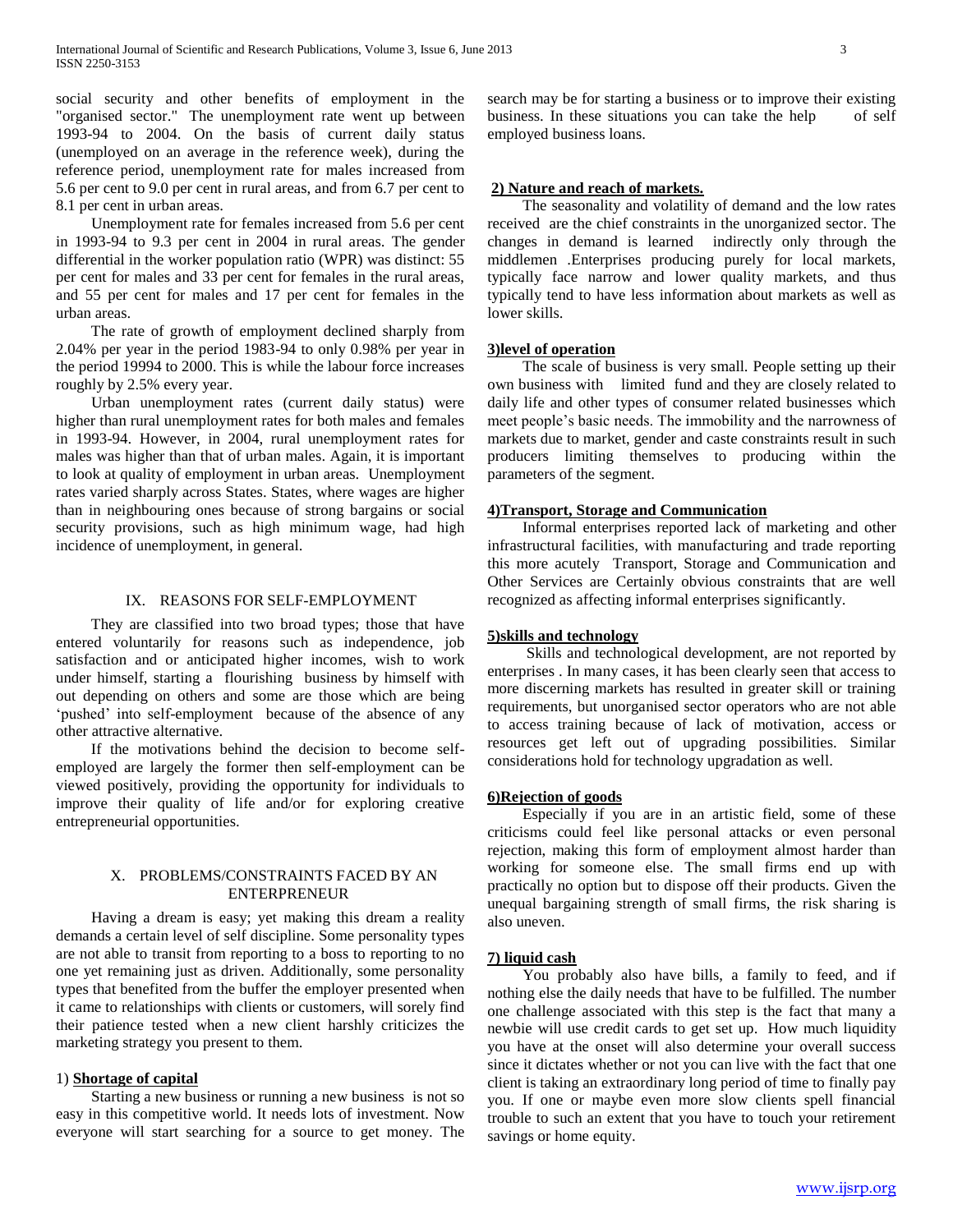### **8) Loss in business**

 Despite income claims made by business opportunity companies, or competing businesses, you must be ready to accept the reality of not seeing personal income for several months - or even years.

## **9)lack of preparation**

 some become self-employed without much preparation: More than half of the self-employed start their businesses with a preparation period of less than six months and with no business experience.

### **10) fierce competition**

 Most of the businesses in an unorganized sector has reported competition from large units as well as the selfemployed people feel and states that other self-employed nearby is their major competitors.

### **11) Inappropriate age**

 The age group of the self-employed people is in 50s or elder age. The numbers of the self-employed steadily increased especially among the baby-boomer generation and the higher age group.

### **12) Lack of motivation**

 The realities of production conditions in these enterprises generate motivational problems which is very often termed as 'ignorance'. Working hours are often long and any time off from the productive work, less income, which affects the willingness of entrepreneurs and workers to take this job.

### XI. ROLE OF AN ENTREPRENEUR

 The entrepreneur acts as a trigger head to give spark to economic activities by his entrepreneurial decisions. He plays a pivotal role not only in the development of industrial sector of a country but also in the development of other sector. The following roles can be played by an entrepreneur in an unorganized sector which are discussed in a systematic and orderly manner .

### **1)The Architect: Big-Picture Planning**

 Entrepreneurs set the vision, the romance, and culture around a big and daring goal. In doing so, they must have a general plan for where they want to go, but they should not get hung up on developing the perfect plan. Their thinking should be like an architect in the concept and design development phase rather than one in the detailed schematic phase.

# **2) Researching and Selling**

 Entrepreneurs need to be constantly search for new vision, new sources to raise funds, evangelizing the vision among employees, recruiting top new talent, or selling the product itself. An entrepreneur needs to constantly learn effective means of new channels of selling trough which they can access to invaluable customer and product research. These customer interactions help turn a directional vision into one with more precise focus.

### **(3) Capital Formation:**

 Entrepreneurs promote capital formation by mobilising the idle savings of public. They employ their own as well as borrowed resources for setting up their enterprises. Such type of entrepreneurial activities lead to value addition and creation of wealth, which is very essential for the industrial and economic development of the country.

### **(4) Creates Employment Opportunities:**

 Entrepreneurs provide immediate large-scale employment to the unemployed which is a chronic problem of underdeveloped nations. With the setting up.of more and more units by entrepreneurs, both on small and large-scale numerous job opportunities are created for others whereby reduces unemployment in the country.

# **(5) Promotes Balanced Regional Development:**

 Entrepreneurs help to remove regional disparities through setting up of industries in less developed and backward areas which leads to more development of backward regions and thereby promotes balanced regional development.

### **(6) reduces monopoly**

 Industrial development normally lead to concentration of economic power in the hands of a few individuals which results in the growth of monopolies. In order to redress this problem a large number of small industries need to be set up in rural areas, which will help in reducing the concentration of economic power amongst the population.

### **(7) Wealth Creation and Distribution:**

 It stimulates equitable redistribution of wealth and income in the interest of the country to more people and geographic areas, thus giving benefit to larger sections of the society. Entrepreneurial activities also generate more activities and give a multiplier effect in the economy.

### **(8) Increasing Gross National Product and Per Capita Income:**

 Entrepreneur explore and exploit opportunities, bring in new products and services and develops markets for growth of the economy. In this way, they help increasing gross national product as well as per capita income of the people in a country.

### **(9) Improvement in the Standard of Living:**

 Entrepreneurs play a key role in increasing the standard of living of the people by adopting latest innovations in the production of wide variety of goods and services in large scale that too at a lower cost. This enables the people to avail better quality goods at lower prices which results in the improvement of their standard of living.

### **(10) Induces Backward and Forward Linkages:**

 Entrepreneurs like to work in an environment of change and try to maximise profits by innovation. When an enterprise is established in accordance with the changing technology, it induces backward and forward linkages which stimulate the process of development in the country.

### **(11)Development of skill**

 According to them what rural innovators don't have is access to the skills, networks and other resources needed to take their innovations to the market. Entrepreneur can important role in rural innovations to make it successful.

### XII. CONCLUSION

 It is a great need to examine the extent of institutional finance to entrepreneur which plays an important role to in the lives of those self-employed in unorganized sector. In the rural